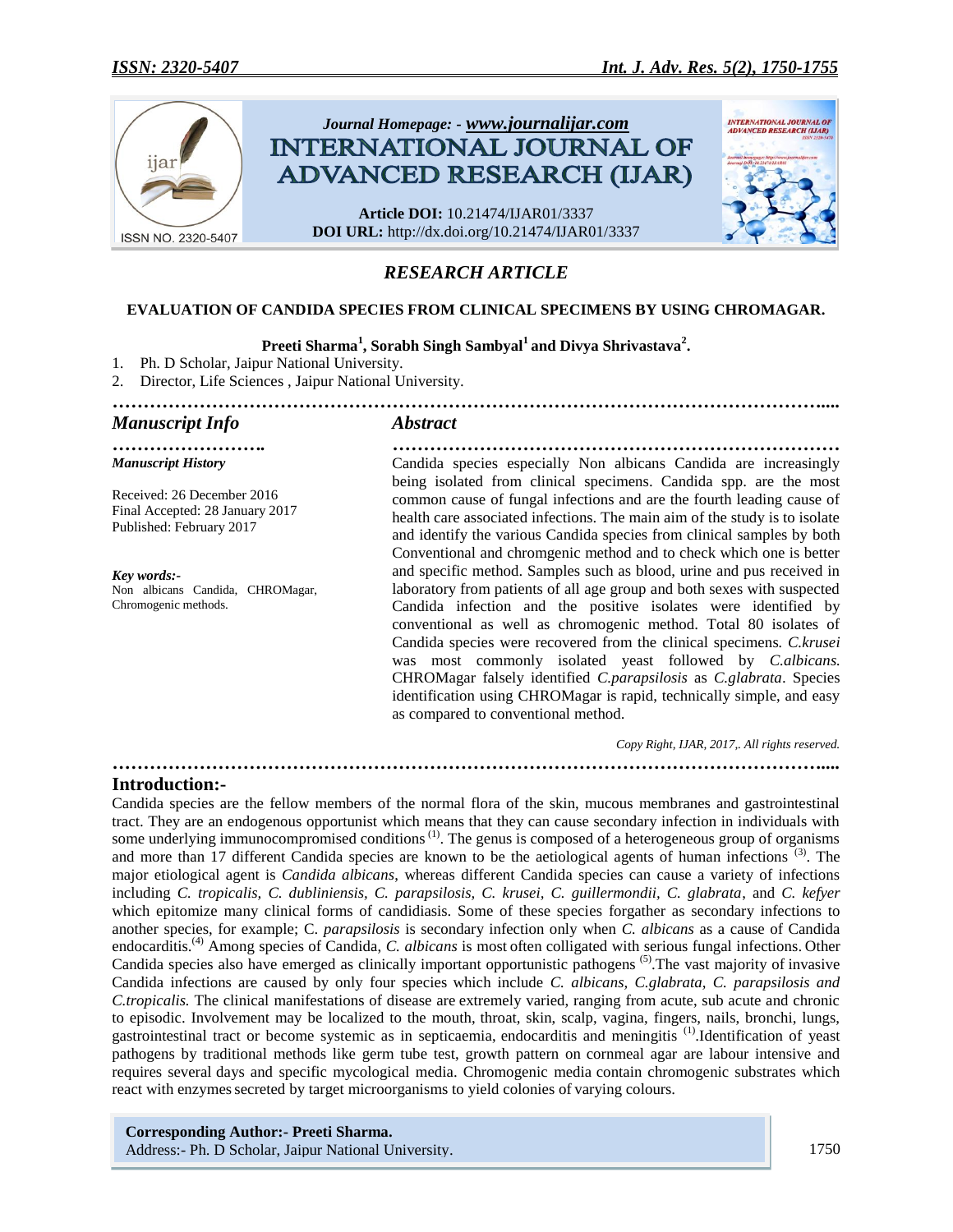## **Material & Methods:-**

Present prospective study was conducted in tertiary care hospital from January 2016 to June 2016. Various samples received in laboratory from patients of all age group and both sexes with suspected Candida Infection. Clinical details were noted in the case record form. Patients who were on antifungal treatment were excluded. The specimens for laboratory investigation were collected undertaking strict aseptic precautions. The various clinical specimens collected were blood, urine, pus etc. Two swabs/specimens were taken from each case. One of the specimens was subjected for direct examination and the other for the culture. All the above samples were subjected to various mycological tests.

1) Direct examination by KOH Mount

2) Gram stain



**Fig A**-Candida on Gram stain

3) Culture on SDA (at 25°C and 37°C)

4) Germ tube test for speciation: A small portion colony of the yeast to be tested was suspended in a test tube containing 0.5 ml human serum. The test tube was incubated at 35ºC for 2-3 hours. A drop of yeast–serum suspension was placed on a microscopic slide, overlaid with a cover slip and examined microscopically for presence of germ tubes.

Observation: Filamentous extension from yeast cell with no constriction was considered as germ tube.



**Fig B-** Germ tube formation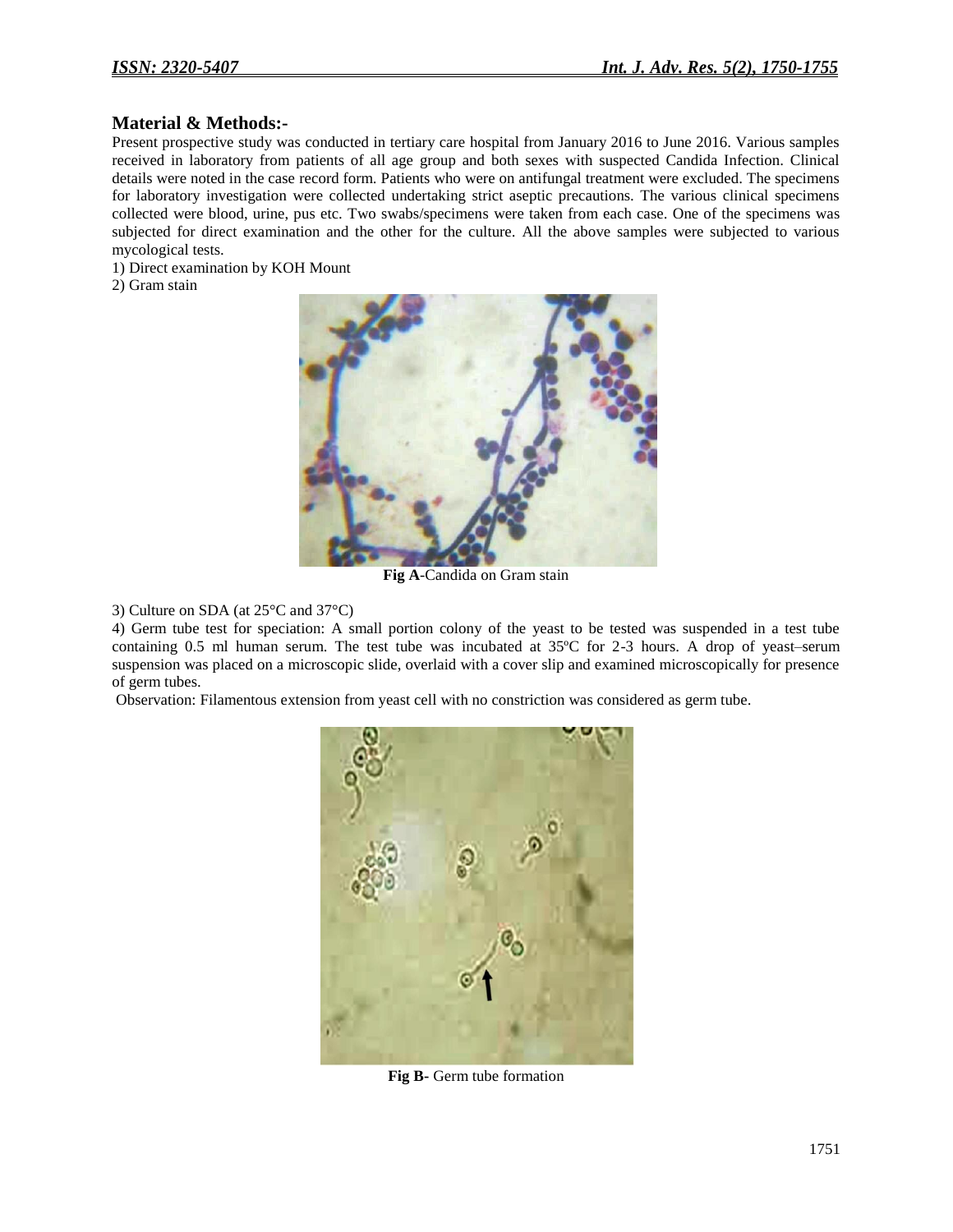#### **Growth pattern on CMA for speciation:**-

Isolated colonies of Candida were picked up with inoculating loop. Three parallel cuts 1 cm apart was made into the surface of Cornmeal-Tween agar, holding the inoculating loop at about a 45-degree angle. A sterile cover slip was laid on the surface of agar, covering a portion of the inoculated streaks. The inoculated plates were incubated at 25- 30ºC for 24-72 hours. At the end of incubation period plates were examined microscopically (under 10x and 40x) at the edge of cover slip and the pattern of growth was observed to make a presumptive identification.



**Fig C-** *C.krusei* on CMA

#### **Growth on CHROMagar:-**

Isolated species were inoculated on Candida CHROMagar to improve species identification based on coloured colony morphology. These agar plates were incubated at  $37^{\circ}$  C for 48 hours. The species were identified by characteristic colony colour.

- *C. albicans* Light green coloured colonies
- *C. tropicalis* Blue to metallic blue coloured colonies
- *C. glabrata* Cream to white smooth colonies
- *C. krusei* Pink colonies
- *C. dubliniensis* Dark green colonies



**Fig D-** Candida species on Candida CHROMagar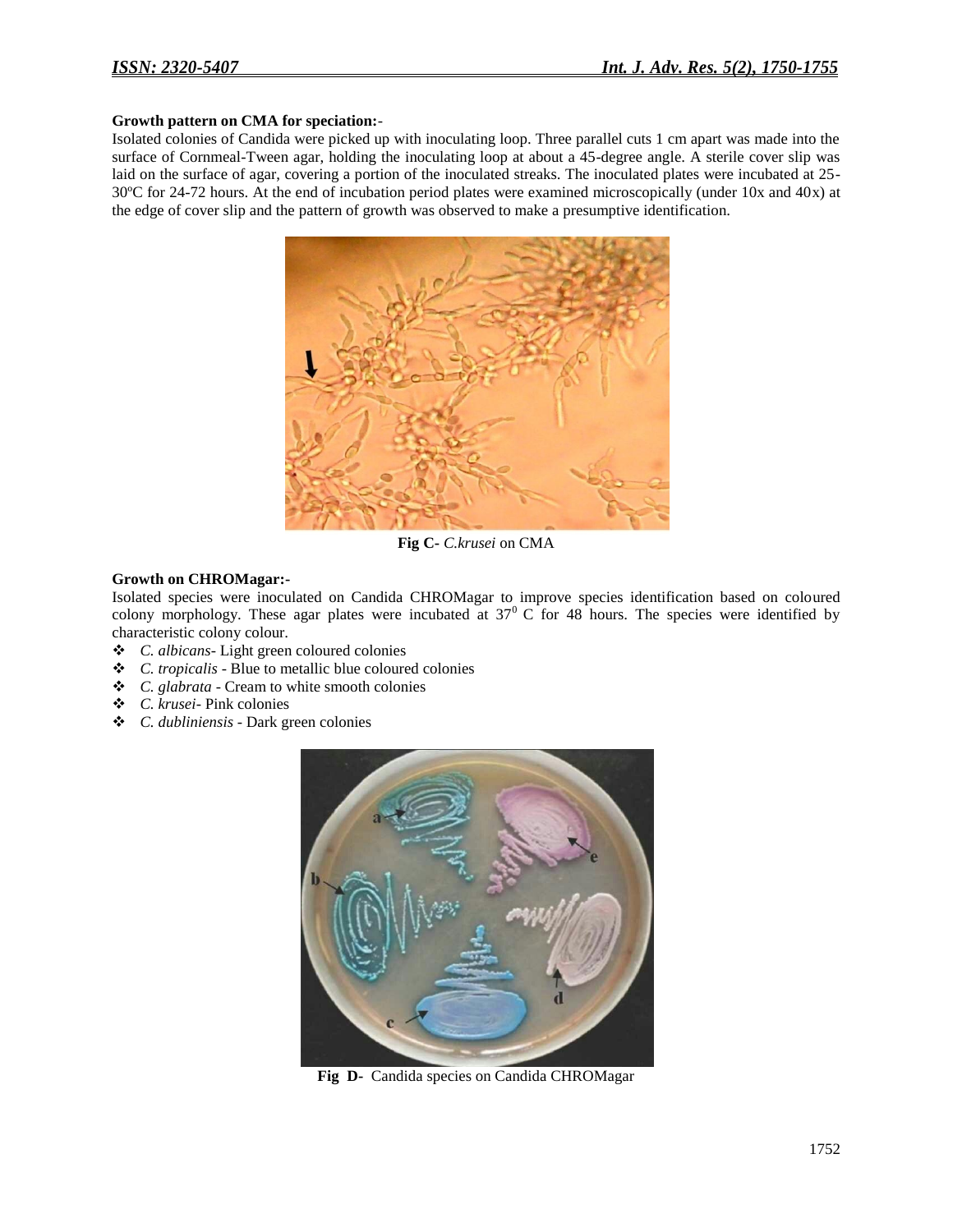## **Observation and Results:-**

In present study, 80 isolates of Candida species were recovered. Species identification was done by both conventional method and Candida CHROMagar.

Samples included in the study were 80. Out of which blood (40), urine (26) and Pus (14) respectively. Fig1-Distribution of Various samples size-





Fig 2-Showing Candida isolates in various samples such as Blood, Urine and pus.

**Fig 2:-** Showing number of Candida isolates in various samples such as Blood, Urine and pus.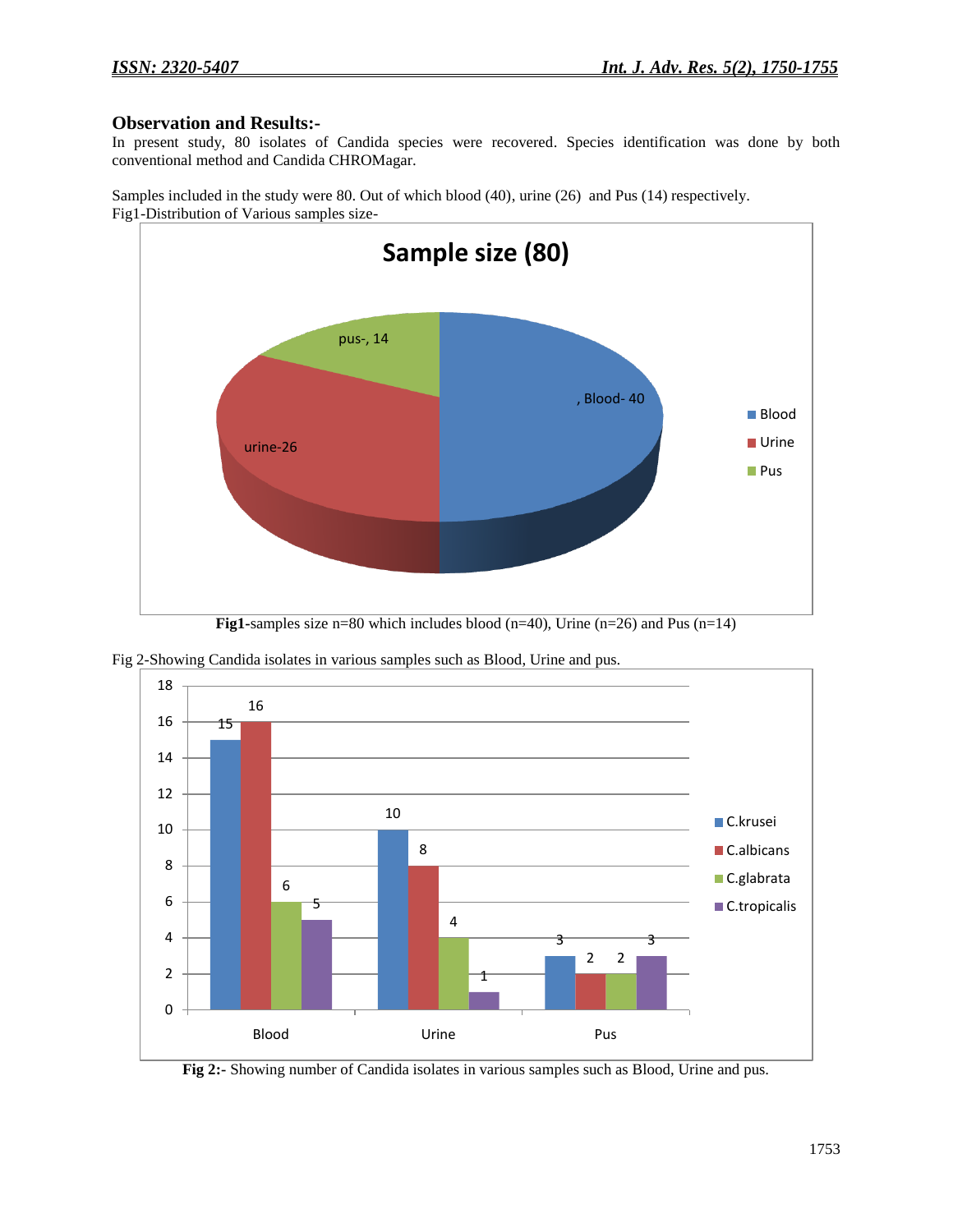| Candida species | Number of isolates $(n=80)$ | Percentage $(\%)$ |
|-----------------|-----------------------------|-------------------|
| C. krusei       | 28                          | 35%               |
| C. albicans     | 26                          | 32.5%             |
| C. glabrata     |                             | 15%               |
| C. tropicalis   | 09                          | 11.25%            |
| C. parapsilosis | 05                          | 6.25%             |

**Table 1**:-Distribution of different species of Candida-

Table1-Total number of Candida species isolated was 80. Out of 80 isolates, Candida krusei (35. %) was the most common species followed by C.albicans 32.5%) was most common followed by C. glabrata (15%), C.tropicalis (11.25 %.), C.parapsilosis (6.25%).

**Table 2:-**Identification of various species of Candida by conventional method and Candida CHROMagar

| Candida species $(n=80)$ | Conventional method | <b>CHROMagar</b> |
|--------------------------|---------------------|------------------|
| C. krusei                | 28                  | 28               |
| C.albicans               | 26                  | 26               |
| C.glabrata               |                     |                  |
| C.tropicalis             | 09                  | 09               |
| C.parapsilosis           | 05                  |                  |

Table 2-Showing Candida species isolated from Conventional method and CHROMagar.

| Table 3:-Sensitivity and specificity of Candida CHROMagar for each species |  |  |
|----------------------------------------------------------------------------|--|--|
|                                                                            |  |  |

| --------------------<br>------------------- |                 |                    |  |
|---------------------------------------------|-----------------|--------------------|--|
| <b>Species</b>                              | Sensitivity (%) | Specificity $(\%)$ |  |
| C. krusei                                   | 100%            | 100%               |  |
| C.albicans                                  | 100%            | 100%               |  |
| C.glabrata                                  | 100%            | 72.22%             |  |
| C.tropicalis                                | 100%            | 100%               |  |
|                                             |                 |                    |  |

Table 3- We obtained 100% sensitivity and specificity of Candida CHROMagar for *C. krusei*, *C. albicans, C.tropicalis* but sensitivity and specificity of Candida CHROMagar for *C. glabrata* was 100% and 72.22% respectively.

## **Discussion:-**

The potential clinical importance of species-level identification has been recognized as Candida species differ in the expression of virulence factors and antifungal susceptibility. Non albicans Candida are on the rise due to increasing immunocompromised states. Non albicans Candida are more resistant to fluconazole, therefore species level identification has a direct impact on choice of empirical antifungal treatment. <sup>(6)</sup> The incidence of infections caused by Candida species has increased considerably over the past three decades, mainly due to the rise of the AIDS epidemic, an increasingly aged population, higher numbers of immune-compromised patients and the more widespread use of in dwelling medical devices. *Candida albicans* is the main cause of candidiasis; however, nonalbicans Candida species such as *C. glabrata*, *C. tropicalis* and *C.parapsilosis* are now frequently identified as human pathogens. <sup>(7)</sup> Total 80 Candida species were isolated from various clinical samples. Among the various clinical isolates of Candida species we obtained *C.krusei* (28) as the most common isolate followed by *C. albicans* (26), *C. glabrata* (12), *C. tropicalis* (09), *C. parapsilosis* (Table1). Factors like increased use of antifungal drugs, use of broad spectrum antibiotics, long term use of catheters and increase in the number of immunocompromised patients contributes to the emergence of non-albicans Candida species.<sup>(8)</sup> For differentiation among different species of Candida conventionally germ tube test, growth pattern on cornmeal agar and sugar assimilation tests are being used which are technically difficult, time consuming and difficult to interpret which may take 72 hours to two weeks for species identification<sup>(9)</sup>, <sup>(10)</sup>Chromogenic agar is technically simple, easy to interpret and rapid method to differentiate among different Candida species. It facilitates the detection and identification of Candida species and provides result in 24-48 hours. Among the new tests, Candida CHROMagar is rapid and cost effective as compared to other expensive systems like API systems, Vitek 2 ID system and molecular methods. <sup>(11)</sup>

In our study, for *C. glabrata* specificity of Candida CHROMagar was 72.22% as 5 species of *C.glabrata* were falsely identified by Candida CHROMagar as C. parapsilosis. Shettar SK et al <sup>(12)</sup> reported that on Candida CHROMagar, C.parapsilosis gave same cream colour as that of *C.glabrata*. This may be because of *C. glabrata*; *C. kefyr*, *C. parapsilosis* and *C.lusitaniae* appear as a variety of beige/brown/yellow colours due to the mixture of